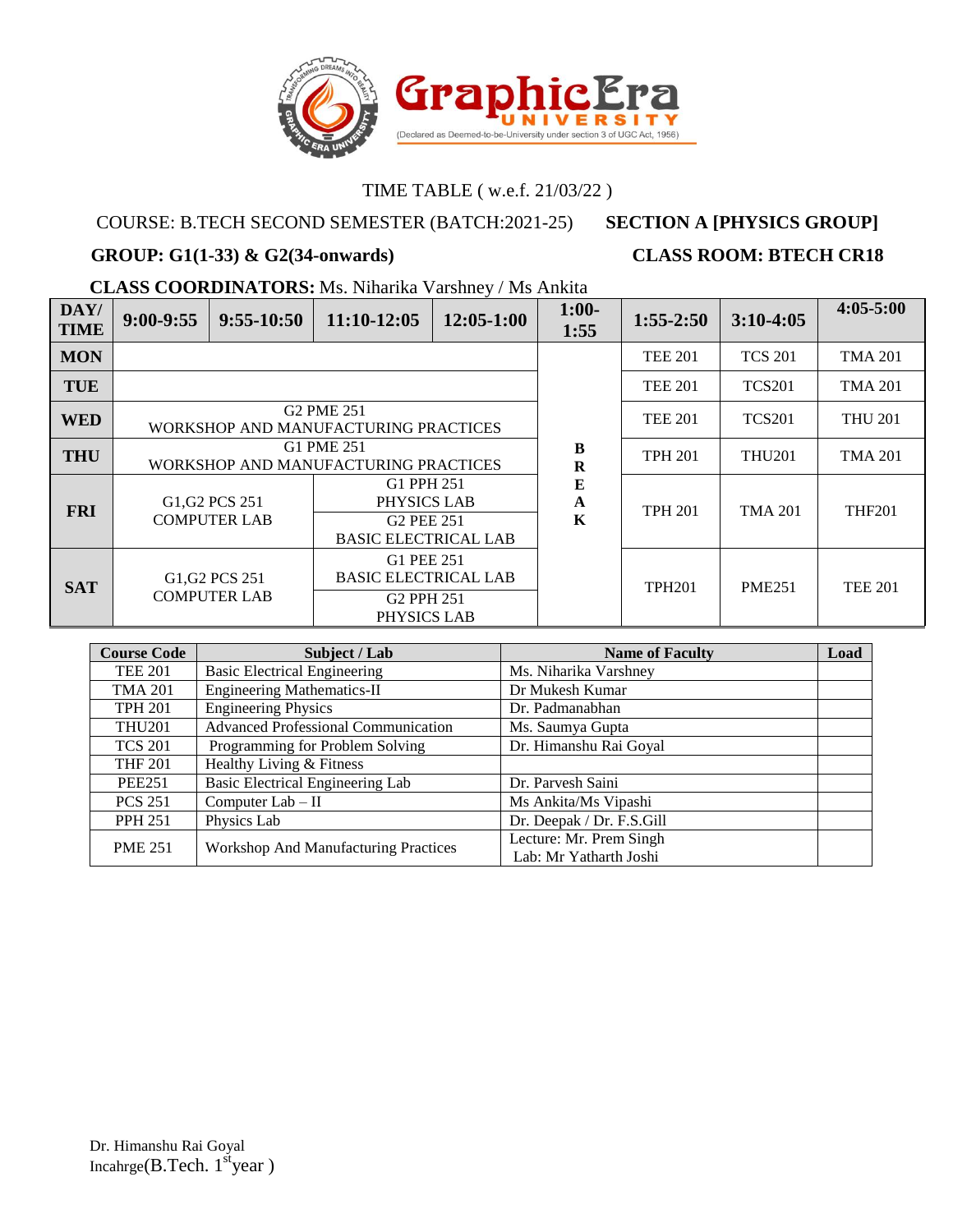

# COURSE: B.TECH SECOND SEMESTER (BATCH:2021-25) **SECTION B [PHYSICS GROUP]**

### **GROUP: G1(1-33) & G2(34-onwards) CLASS ROOM: BTECH CR16**

**CLASS COORDINATORS:** Dr. Nikita Rawat / Dr Taruna

| DAY/<br><b>TIME</b> | $9:00-9:55$ | $9:55-10:50$                         | 11:10-12:05                                                                        | 12:05-1:00 | $1:00-$<br>1:55               | $1:55-2:50$    | $3:10-4:05$    | $4:05 - 5:00$  |
|---------------------|-------------|--------------------------------------|------------------------------------------------------------------------------------|------------|-------------------------------|----------------|----------------|----------------|
| <b>MON</b>          |             |                                      |                                                                                    |            |                               | <b>TEE201</b>  | <b>THU201</b>  | <b>TMA201</b>  |
| <b>TUE</b>          |             |                                      |                                                                                    |            |                               | <b>THU201</b>  | <b>TPH 201</b> | <b>TEE201</b>  |
| <b>WED</b>          |             | G1 G2 PCS 251<br><b>COMPUTER LAB</b> | G1 PPH 251<br>PHYSICS LAB<br>G <sub>2</sub> PEE 251<br><b>BASIC ELECTRICAL LAB</b> |            | B<br>$\bf R$                  | <b>TCS 201</b> | <b>TEE 201</b> | <b>THF201</b>  |
| <b>THU</b>          |             | G1 G2 PCS 251<br><b>COMPUTER LAB</b> | G1 PEE 251<br><b>BASIC ELECTRICAL LAB</b><br>G <sub>2</sub> PPH 251<br>PHYSICS LAB |            | ${\bf E}$<br>$\mathbf A$<br>K | <b>TMA 201</b> | <b>TCS 201</b> | <b>TEE 201</b> |
| <b>FRI</b>          |             |                                      | G <sub>2</sub> PM <sub>E</sub> 251<br>WORKSHOP AND MANUFACTURING PRACTICES         |            |                               | <b>TPH 201</b> | <b>TCS 201</b> | <b>TMA201</b>  |
| <b>SAT</b>          |             |                                      | G1 PME 1051<br>WORKSHOP AND MANUFACTURING PRACTICES                                |            |                               | <b>TMA201</b>  | <b>TPH 201</b> | <b>PME251</b>  |

| <b>Course Code</b> | Subject / Lab                               | <b>Name of Faculty</b>       | Load |
|--------------------|---------------------------------------------|------------------------------|------|
| <b>TEE 201</b>     | <b>Basic Electrical Engineering</b>         | Dr. Fahim Ansari             |      |
| <b>TMA 201</b>     | <b>Engineering Mathematics-II</b>           | Dr Bhuwan Joshi              |      |
| <b>TPH 201</b>     | <b>Engineering Physics</b>                  | Dr. F.S.Gill                 |      |
| <b>THU201</b>      | <b>Advanced Professional Communication</b>  | Dr Taruna                    |      |
| <b>TCS 201</b>     | Programming for Problem Solving             | Dr. Himanshu Rai Goyal       |      |
| <b>THF 201</b>     | Healthy Living & Fitness                    |                              |      |
| <b>PEE251</b>      | Basic Electrical Engineering Lab            | Dr. Nikita Rawat             |      |
| <b>PCS 251</b>     | Computer Lab - II                           | Ms Akanksha/ Ms Nisha        |      |
| <b>PPH 251</b>     | Physics Lab                                 | Dr. Deepak/ Dr. Kiran Sharma |      |
| <b>PME 251</b>     | <b>Workshop And Manufacturing Practices</b> | Mr. Farrukh Rasheed          |      |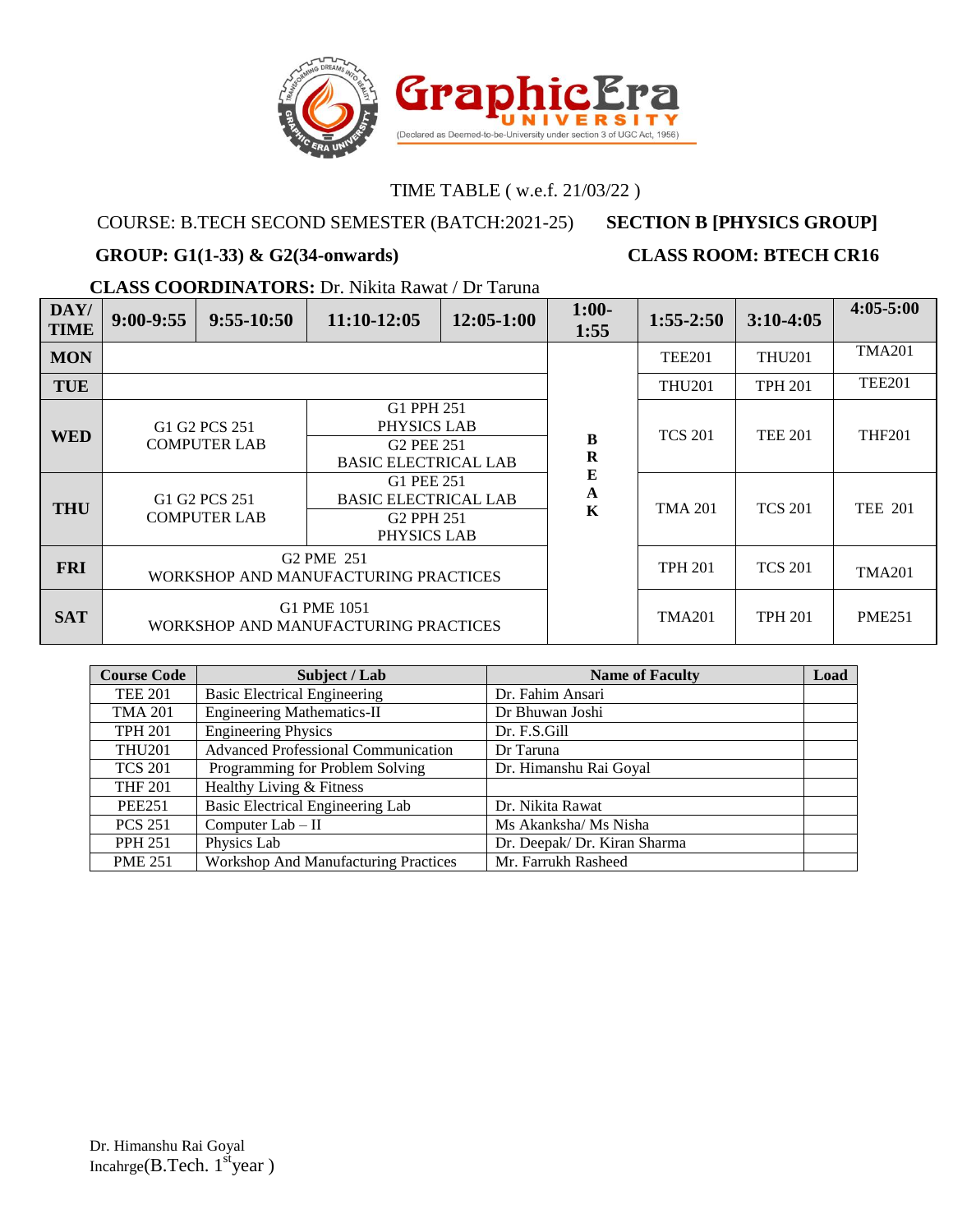

COURSE: B.TECH SECOND SEMESTER (BATCH:2021-25) **SECTION C [PHYSICS GROUP]**

### GROUP:G1(1-33) & G2(34-onwards) CLASS ROOM: CIVIL CR25

**CLASS COORDINATORS:** Dr Seema Saini / Mr Gulshan Dhasmana

| DAY/<br><b>TIME</b> | $9:00-$<br>9:55 | $9:55-10:50$   | 11:10-12:05    | $12:05-$<br>1:00        | $1:00-1:55$                           | $1:55-$<br>2:50 | $3:10-4:05$                                                                        | $4:05-$<br>5:00 |
|---------------------|-----------------|----------------|----------------|-------------------------|---------------------------------------|-----------------|------------------------------------------------------------------------------------|-----------------|
| <b>MON</b>          | <b>PME251</b>   | <b>TEE 201</b> | <b>THF201</b>  |                         | G1, G2 PCS 251<br><b>COMPUTER LAB</b> |                 | G1 PPH 251<br>PHYSICS LAB<br>G <sub>2</sub> PEE 251<br><b>BASIC ELECTRICAL LAB</b> |                 |
| <b>TUE</b>          | <b>THU 201</b>  | <b>TCS 201</b> | <b>TPH201</b>  | $\bf{B}$<br>$\mathbf R$ | G1 G2 PCS 251<br><b>COMPUTER LAB</b>  |                 | G <sub>2</sub> PPH 251<br>PHYSICS LAB<br>G1 PEE 251<br><b>BASIC ELECTRICAL LAB</b> |                 |
| <b>WED</b>          | <b>TEE 201</b>  | <b>TMA 201</b> | <b>TPH 201</b> | E<br>$\mathbf{A}$       |                                       |                 |                                                                                    |                 |
| <b>THU</b>          | <b>TMA 201</b>  | <b>TEE201</b>  | <b>THU 201</b> | K                       |                                       |                 | G <sub>2</sub> PM <sub>E</sub> 251<br>WORKSHOP AND MANUFACTURING PRACTICES         |                 |
| <b>FRI</b>          | <b>TMA 201</b>  | <b>TCS 201</b> | <b>TEE 201</b> |                         | WORKSHOP AND MANUFACTURING PRACTICES  |                 | G1 PME 251                                                                         |                 |
| <b>SAT</b>          | <b>TPH 201</b>  | <b>TMA 201</b> | <b>TCS 201</b> |                         |                                       |                 |                                                                                    |                 |

| <b>Course Code</b> | Subject / Lab                               | <b>Name of Faculty</b>            | Load |
|--------------------|---------------------------------------------|-----------------------------------|------|
| <b>TEE 201</b>     | <b>Basic Electrical Engineering</b>         | Dr. Fahim Ansari                  |      |
| <b>TMA 201</b>     | <b>Engineering Mathematics-II</b>           | Dr Seema Saini                    |      |
| <b>TPH 201</b>     | <b>Engineering Physics</b>                  | Dr. Kiran Sharma                  |      |
| <b>THU 201</b>     | <b>Advanced Professional Communication</b>  | Ms Sakshi Gupta                   |      |
| <b>TCS 201</b>     | Programming for Problem Solving             | Ms Ruchira Rawat                  |      |
| <b>THF 201</b>     | Healthy Living & Fitness                    |                                   |      |
| <b>PEE 251</b>     | Basic Electrical Engineering Lab            | Mr. Ashutosh Dixit                |      |
| <b>PCS 251</b>     | Computer $Lab - II$                         | Mr Gulshan Dhasmana/ Ms Siddharth |      |
| <b>PPH 251</b>     | Physics Lab                                 | Dr.Padmanabhan                    |      |
| <b>PME 251</b>     | <b>Workshop And Manufacturing Practices</b> | Lecture: Mr. Yatharth Joshi       |      |
|                    |                                             | Lab: Dr. Rangaraj M Desai         |      |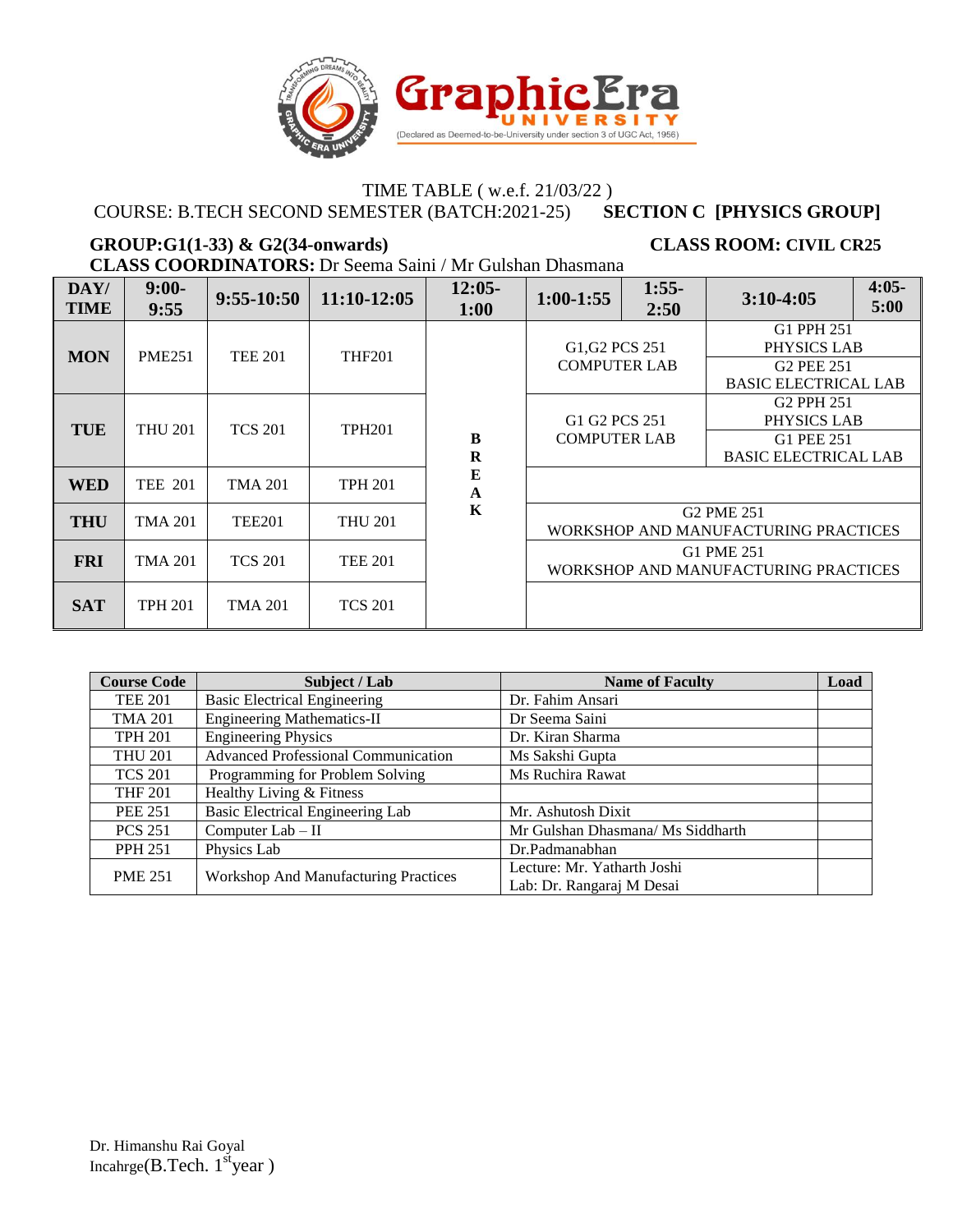

## COURSE: B.TECH SECOND SEMESTER (BATCH: 2021-25) **SECTION D [PHYSICS GROUP]**

# **GROUP:G1(1-33) & G2(34-onwards) CLASS ROOM: CIVIL CR20**

**CLASS COORDINATORS:** Dr.Padmanabhan / Ms Akanksha

| DAY/<br><b>TIME</b> | $9:00-9:55$    | $9:55-10:50$   | $11:10-12:05$  | $12:05-1:00$  | $1:00-1:55$                                        | $1:55-2:50$            |  | $3:10-4:05$                                                                        | $4:05-$<br>5:00 |
|---------------------|----------------|----------------|----------------|---------------|----------------------------------------------------|------------------------|--|------------------------------------------------------------------------------------|-----------------|
| <b>MON</b>          | <b>TEE 201</b> | <b>TCS 201</b> | <b>THU 201</b> |               | WORKSHOP AND MANUFACTURING PRACTICES               | G <sub>2</sub> PME 251 |  |                                                                                    |                 |
| <b>TUE</b>          | TMA 201        | <b>TCS 201</b> | <b>TPH 201</b> |               |                                                    |                        |  |                                                                                    |                 |
| <b>WED</b>          | <b>TEE 201</b> | <b>THU 201</b> | <b>THF201</b>  | B             | G1G2PCS 251<br><b>COMPUTER LAB</b>                 |                        |  | G1 PPH 251<br>PHYSICS LAB<br><b>G2 PEE 251</b><br><b>BASIC ELECTRICAL LAB</b>      |                 |
| <b>THU</b>          | <b>PME251</b>  | TMA 201        | <b>TEE 201</b> | $\bf{R}$<br>E | G1G2 PCS 251<br><b>COMPUTER LAB</b>                |                        |  | G <sub>2</sub> PPH 251<br>PHYSICS LAB<br>G1 PEE 251<br><b>BASIC ELECTRICAL LAB</b> |                 |
| <b>FRI</b>          | <b>TCS 201</b> | TMA 201        | <b>TPH 201</b> | A             | G1 PME 251<br>WORKSHOP AND MANUFACTURING PRACTICES |                        |  |                                                                                    |                 |
| <b>SAT</b>          | <b>TMA201</b>  | <b>TEE 201</b> | <b>TPH 201</b> | $\mathbf K$   |                                                    |                        |  |                                                                                    |                 |

| <b>Course Code</b> | Subject / Lab                               | <b>Name of Faculty</b>                | Load |
|--------------------|---------------------------------------------|---------------------------------------|------|
| <b>TEE 201</b>     | <b>Basic Electrical Engineering</b>         | Dr. Nikita Rawat                      |      |
| <b>TMA 201</b>     | <b>Engineering Mathematics-II</b>           | Dr Anju Saini                         |      |
| <b>TPH 201</b>     | <b>Engineering Physics</b>                  | Dr.Padmanabhan                        |      |
| <b>THU201</b>      | <b>Advanced Professional Communication</b>  | Ms Sakshi Gupta                       |      |
| <b>TCS 201</b>     | Programming for Problem Solving             | Ms Shuchi Badhula                     |      |
| <b>THF 201</b>     | Healthy Living & Fitness                    |                                       |      |
| <b>PEE251</b>      | Basic Electrical Engineering Lab            | Km Charu                              |      |
| <b>PCS 251</b>     | Computer $Lab - II$                         | Mr Siddhrath/ Ms Akansha              |      |
| <b>PPH 251</b>     | Physics Lab                                 | Dr.Deepak/Dr.Padmanabhan              |      |
| <b>PME 251</b>     | <b>Workshop And Manufacturing Practices</b> | Lecture: Mr. Prem Singh               |      |
|                    |                                             | Lab Mr. Rahul Keshri / Yatharth Joshi |      |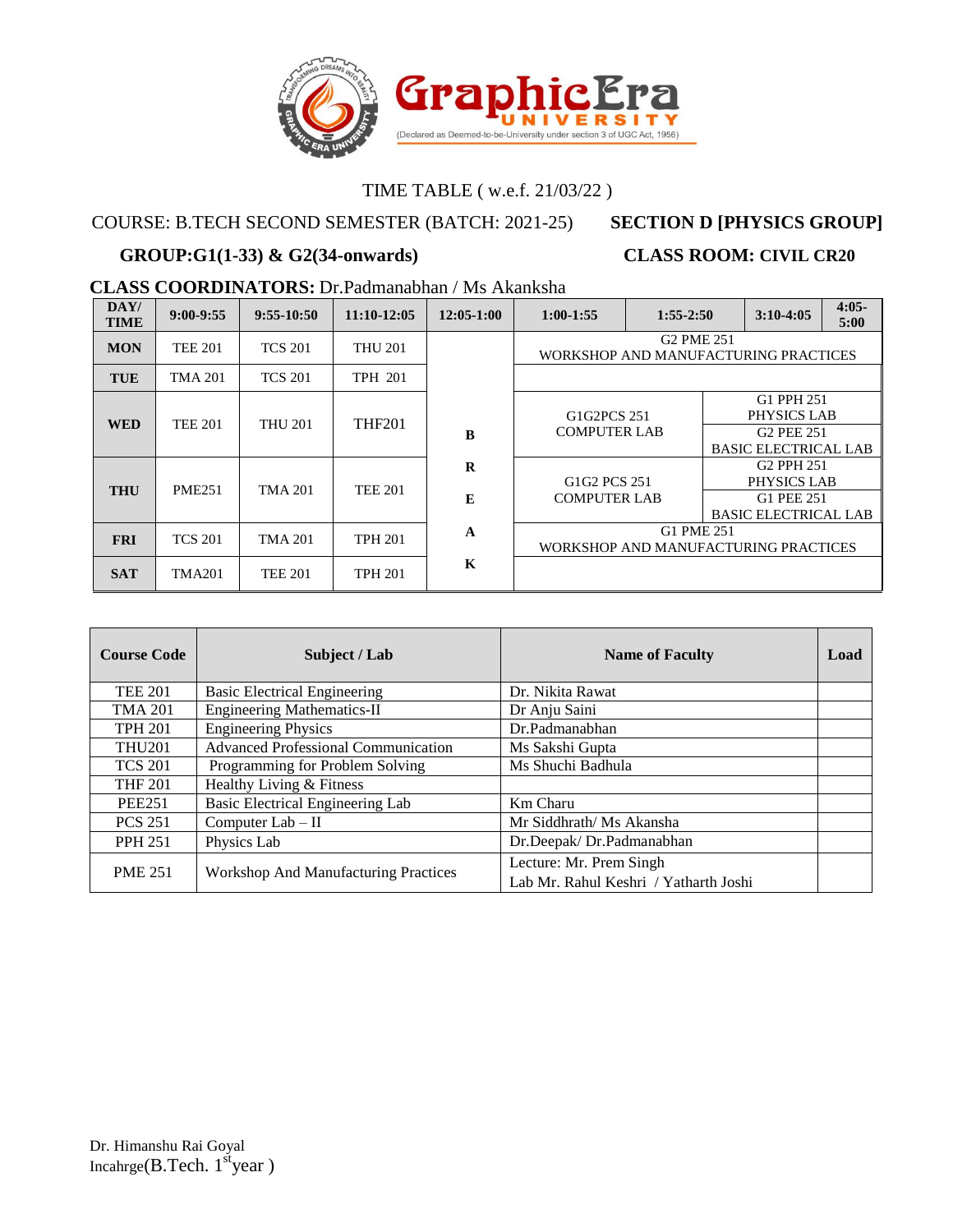

### COURSE: B.TECH SECOND SEMESTER (BATCH:2021-25) **SECTION E [PHYSICS GROUP]**

### **GROUP:G1(1-32) & G2(33-onwards) CLASS ROOM: CIVIL CR24**

**CLASS COORDINATORS:** Dr. Deepak / Dr. Rangaraj M Desai

| DAY/<br><b>TIME</b> | $9:00-$<br>9:55 | $9:55-$<br>10:50 | $11:10-$<br>12:05 | $12:05-$<br>1:00        | $1:00-1:55$                                        | $1:55-2:50$                                                                        | $3:10-4:05$                           | $4:05 - 5:00$ |  |
|---------------------|-----------------|------------------|-------------------|-------------------------|----------------------------------------------------|------------------------------------------------------------------------------------|---------------------------------------|---------------|--|
| <b>MON</b>          | <b>THU201</b>   | <b>TCS 201</b>   | <b>TEE 201</b>    |                         |                                                    |                                                                                    |                                       |               |  |
| <b>TUE</b>          | <b>TMA 201</b>  | <b>TCS 201</b>   | <b>TPH 201</b>    |                         |                                                    | G <sub>2</sub> PM <sub>E</sub> 251<br>WORKSHOP AND MANUFACTURING PRACTICES         |                                       |               |  |
| <b>WED</b>          | <b>TPH201</b>   | <b>TEE201</b>    | <b>TMA201</b>     | B                       | G1 PME 251<br>WORKSHOP AND MANUFACTURING PRACTICES |                                                                                    |                                       |               |  |
| <b>THU</b>          | <b>TPH 201</b>  | <b>TMA 201</b>   | <b>THU 201</b>    | $\mathbf R$<br>$\bf{E}$ |                                                    |                                                                                    |                                       |               |  |
| <b>FRI</b>          | <b>TEE201</b>   | <b>TCS 201</b>   | <b>THF201</b>     | A<br>$\mathbf K$        |                                                    | G <sub>2</sub> PEE 251<br><b>BASIC ELECTRICAL LAB</b><br>G1 PPH 251<br>PHYSICS LAB | G1, G2 PCS 251<br><b>COMPUTER LAB</b> |               |  |
| <b>SAT</b>          | <b>PME251</b>   | <b>TEE 201</b>   | <b>TMA 201</b>    |                         |                                                    | G <sub>2</sub> PPH 251<br>PHYSICS LAB<br>G1 PEE 251<br><b>BASIC ELECTRICAL LAB</b> | G1, G2 PCS 251<br><b>COMPUTER LAB</b> |               |  |

| <b>Course Code</b> | Subject / Lab                               | <b>Name of Faculty</b>                                   | Load |
|--------------------|---------------------------------------------|----------------------------------------------------------|------|
| <b>TEE 201</b>     | <b>Basic Electrical Engineering</b>         | Ms. Niharika Varshney                                    |      |
| <b>TMA 201</b>     | <b>Engineering Mathematics-II</b>           | Dr Seema Saini                                           |      |
| <b>TPH 201</b>     | <b>Engineering Physics</b>                  | Dr. Deepak                                               |      |
| <b>THU201</b>      | <b>Advanced Professional Communication</b>  | Dr Taruna                                                |      |
| <b>TCS 201</b>     | Programming for Problem Solving             | Ms Swati                                                 |      |
| <b>THF 201</b>     | Healthy Living & Fitness                    |                                                          |      |
| <b>PEE251</b>      | Basic Electrical Engineering Lab            | Ms. Niharika Varshney                                    |      |
| <b>PCS 251</b>     | Computer Lab - II                           | Ms Ankita/Ms Vipashi                                     |      |
| <b>PPH 251</b>     | Physics Lab                                 | Dr. KunwarVikram                                         |      |
| <b>PME 251</b>     | <b>Workshop And Manufacturing Practices</b> | Lecture: Dr. Rangaraj M Desai<br>Lab: Mr. Yatharth Joshi |      |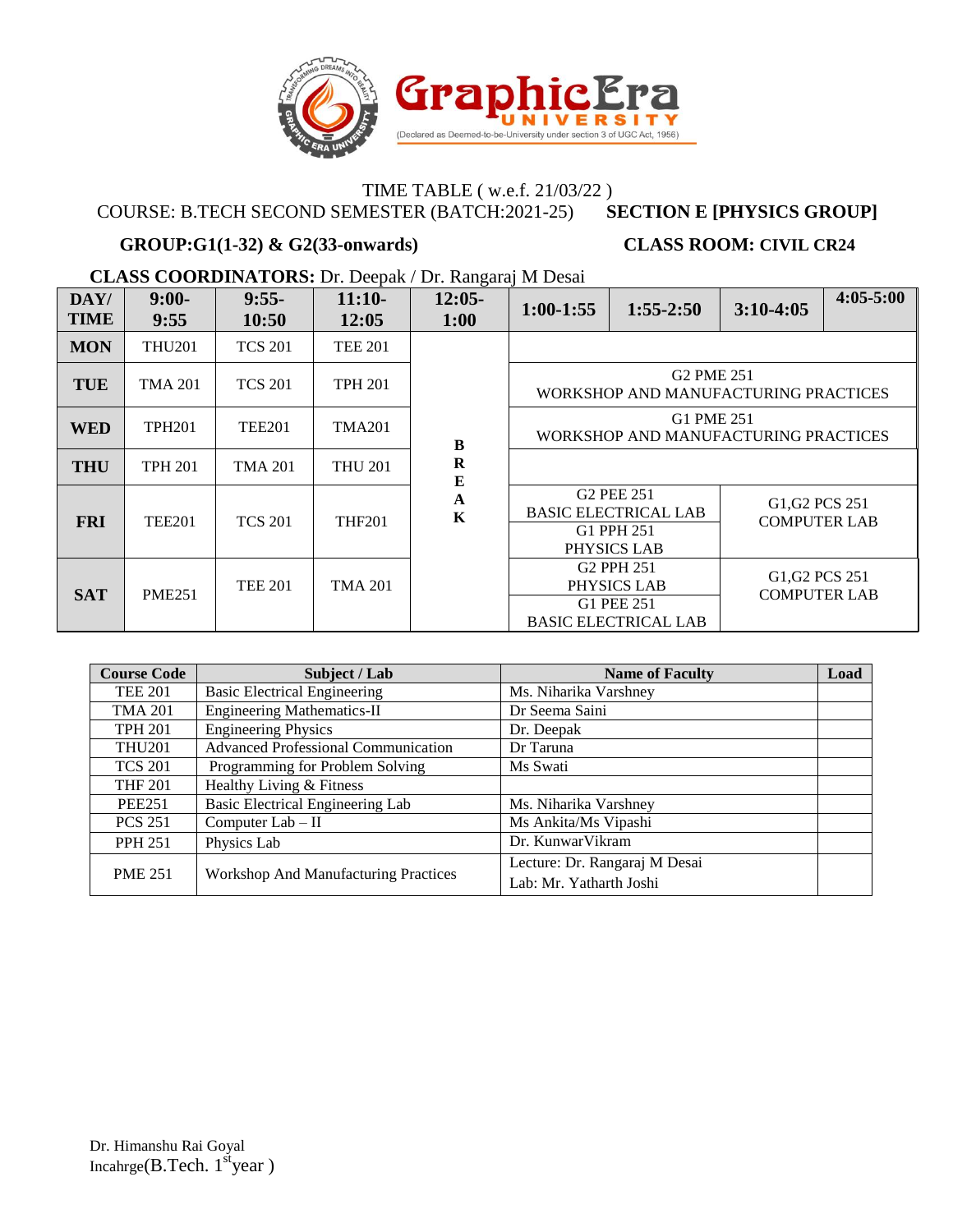

## COURSE: B.TECH SECOND SEMESTER (BATCH:2021-25) **SECTION F [PHYSICS GROUP]**

### GROUP:G1(1-33) & G2(34-onwards) CLASS ROOM: CIVIL CR22

### **CLASS COORDINATORS:** Ms. Swati / Ms Saumya

| DAY/<br><b>TIME</b> | $9:00-$<br>9:55                                                            | $9:55-10:50$                                                               | 11:10-12:05                                                                        | $12:05-$<br>1:00                                                                   | $1:00-$<br>1:55  | $1:55-$<br>2:50 | $3:10-$<br>4:05 | $4:05 - 5:00$  |
|---------------------|----------------------------------------------------------------------------|----------------------------------------------------------------------------|------------------------------------------------------------------------------------|------------------------------------------------------------------------------------|------------------|-----------------|-----------------|----------------|
| <b>MON</b>          | G <sub>1</sub> , G <sub>2</sub> PC <sub>S</sub> 251<br><b>COMPUTER LAB</b> |                                                                            |                                                                                    | G1 PEE 251<br><b>BASIC ELECTRICAL LAB</b><br>G <sub>2</sub> PPH 251<br>PHYSICS LAB |                  | <b>TEE 201</b>  | <b>TPH 201</b>  | <b>TCS 201</b> |
| <b>TUE</b>          |                                                                            | G <sub>1</sub> , G <sub>2</sub> PC <sub>S</sub> 251<br><b>COMPUTER LAB</b> | G1 PPH 251<br>PHYSICS LAB<br>G <sub>2</sub> PEE 251<br><b>BASIC ELECTRICAL LAB</b> |                                                                                    | B<br>$\bf R$     | <b>THU201</b>   | <b>TCS201</b>   | <b>THF201</b>  |
| <b>WED</b>          |                                                                            |                                                                            |                                                                                    |                                                                                    | E<br>$\mathbf A$ | <b>TEE 201</b>  | <b>TMA 201</b>  | <b>TCS201</b>  |
| <b>THU</b>          |                                                                            |                                                                            |                                                                                    |                                                                                    | K                | <b>TMA 201</b>  | <b>TPH 201</b>  | <b>TEE 201</b> |
| <b>FRI</b>          | G1 PME 251<br>WORKSHOP AND MANUFACTURING PRACTICES                         |                                                                            |                                                                                    |                                                                                    | <b>TPH 201</b>   | <b>TMA 201</b>  | <b>THU201</b>   |                |
| <b>SAT</b>          |                                                                            |                                                                            | G <sub>2</sub> PM <sub>E</sub> 251<br>WORKSHOP AND MANUFACTURING PRACTICES         |                                                                                    |                  | <b>PME251</b>   | <b>TMA 201</b>  | <b>TEE 201</b> |

| <b>Course Code</b> | Subject / Lab                               | <b>Name of Faculty</b>    | Load |
|--------------------|---------------------------------------------|---------------------------|------|
| <b>TEE 201</b>     | <b>Basic Electrical Engineering</b>         | Dr. Nikita Rawat          |      |
| <b>TMA 201</b>     | <b>Engineering Mathematics-II</b>           | Dr Prachi Juyal           |      |
| <b>TPH 201</b>     | <b>Engineering Physics</b>                  | Dr. Deepak                |      |
| <b>THU201</b>      | <b>Advanced Professional Communication</b>  | Ms Saumya                 |      |
| <b>TCS 201</b>     | Programming for Problem Solving             | Ms. Swati                 |      |
| <b>THF 201</b>     | Healthy Living & Fitness                    |                           |      |
| <b>PEE251</b>      | Basic Electrical Engineering Lab            | Dr. Parvesh Saini         |      |
| <b>PCS 251</b>     | Computer $Lab - II$                         | Mr Siddhrath/ Ms Akanksha |      |
| <b>PPH 251</b>     | Physics Lab                                 | Dr F S Gill / Dr Deepak   |      |
| <b>PME 251</b>     | <b>Workshop And Manufacturing Practices</b> | Mr. Farrukh Rasheed       |      |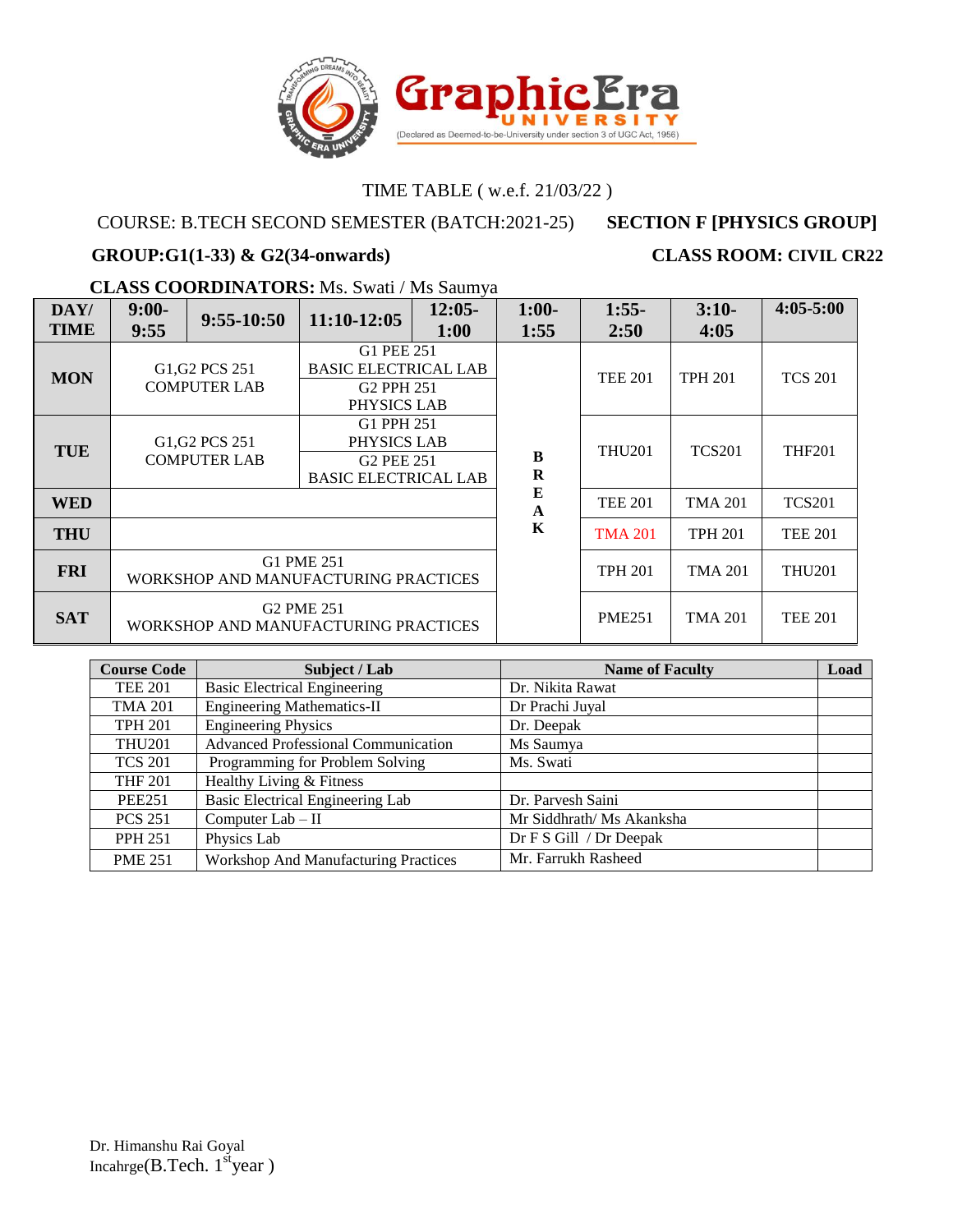

COURSE: B.TECH SECOND SEMESTER (BATCH: 2021-25) **SECTION G [PHYSICS GROUP]**

# **GROUP:G1(1-33) & G2(34-onwards) CLASS ROOM: B.TECH CR18**

**CLASS COORDINATORS:** Dr. Sachin Sharma / Dr. Anju Saini

| DAY/<br><b>TIME</b> | $9:00-9:55$    | $9:55-10:50$   | $11:10-$<br>12:05 | $12:05-$<br>1:00            | $1:00-1:55$                                                                | $1:55-2:50$         | $3:10-4:05$                                               | $4:05 - 5:00$                                                                      |
|---------------------|----------------|----------------|-------------------|-----------------------------|----------------------------------------------------------------------------|---------------------|-----------------------------------------------------------|------------------------------------------------------------------------------------|
| <b>MON</b>          | <b>TPH 201</b> | <b>THU201</b>  | <b>TEE 201</b>    |                             | G <sub>2</sub> PEE 251<br><b>BASIC ELECTRICAL LAB</b>                      |                     | G <sub>2</sub> PC <sub>S</sub> 251<br><b>COMPUTER LAB</b> |                                                                                    |
| <b>TUE</b>          | <b>TEE201</b>  | <b>TMA 201</b> | <b>THU 201</b>    | B                           | G <sub>2</sub> PM <sub>E</sub> 251<br>WORKSHOP AND MANUFACTURING PRACTICES |                     |                                                           |                                                                                    |
| <b>WED</b>          | <b>TMA 201</b> | <b>TCS 201</b> | <b>TEE201</b>     | $\bf{R}$                    | G1 PME 251<br>WORKSHOP AND MANUFACTURING PRACTICES                         |                     |                                                           |                                                                                    |
| <b>THU</b>          | <b>TEE 201</b> | <b>TCS 201</b> | <b>TPH 201</b>    | E                           |                                                                            |                     |                                                           |                                                                                    |
| <b>FRI</b>          | TMA201         | <b>TCS 201</b> | <b>THF201</b>     | $\mathbf{A}$<br>$\mathbf K$ | G <sub>1</sub> , G <sub>2</sub> PC <sub>S</sub> 251                        | <b>COMPUTER LAB</b> |                                                           | G <sub>2</sub> PPH 251<br>PHYSICS LAB<br>G1 PEE 251<br><b>BASIC ELECTRICAL LAB</b> |
| <b>SAT</b>          | <b>TPH201</b>  | <b>PME251</b>  | TMA 201           |                             | G1 PCS 251<br><b>COMPUTER LAB</b>                                          |                     | G1 PPH 251<br>PHYSICS LAB                                 |                                                                                    |

| <b>Course Code</b> | Subject / Lab                               | <b>Name of Faculty</b>  | Load |
|--------------------|---------------------------------------------|-------------------------|------|
| <b>TEE 201</b>     | <b>Basic Electrical Engineering</b>         | Dr. Sachin Sharma       |      |
| <b>TMA 201</b>     | <b>Engineering Mathematics-II</b>           | Dr Anju Saini           |      |
| <b>TPH 201</b>     | <b>Engineering Physics</b>                  | Dr. Kunwar Vikram       |      |
| <b>THU201</b>      | <b>Advanced Professional Communication</b>  | Ms Sakshi Gupta         |      |
| <b>TCS 201</b>     | Programming for Problem Solving             | Ms Shuchi Badhula       |      |
| <b>THF 201</b>     | Healthy Living & Fitness                    |                         |      |
| <b>PEE251</b>      | Basic Electrical Engineering Lab            | Dr. Sachin Sharma       |      |
| <b>PCS 251</b>     | Computer $Lab - II$                         | Ms Ruchira / Mr Gulshan |      |
| <b>PPH 251</b>     | Physics Lab                                 | Dr. Kunwar Vikram       |      |
| <b>PME 251</b>     | <b>Workshop And Manufacturing Practices</b> | Mr. Prem Singh          |      |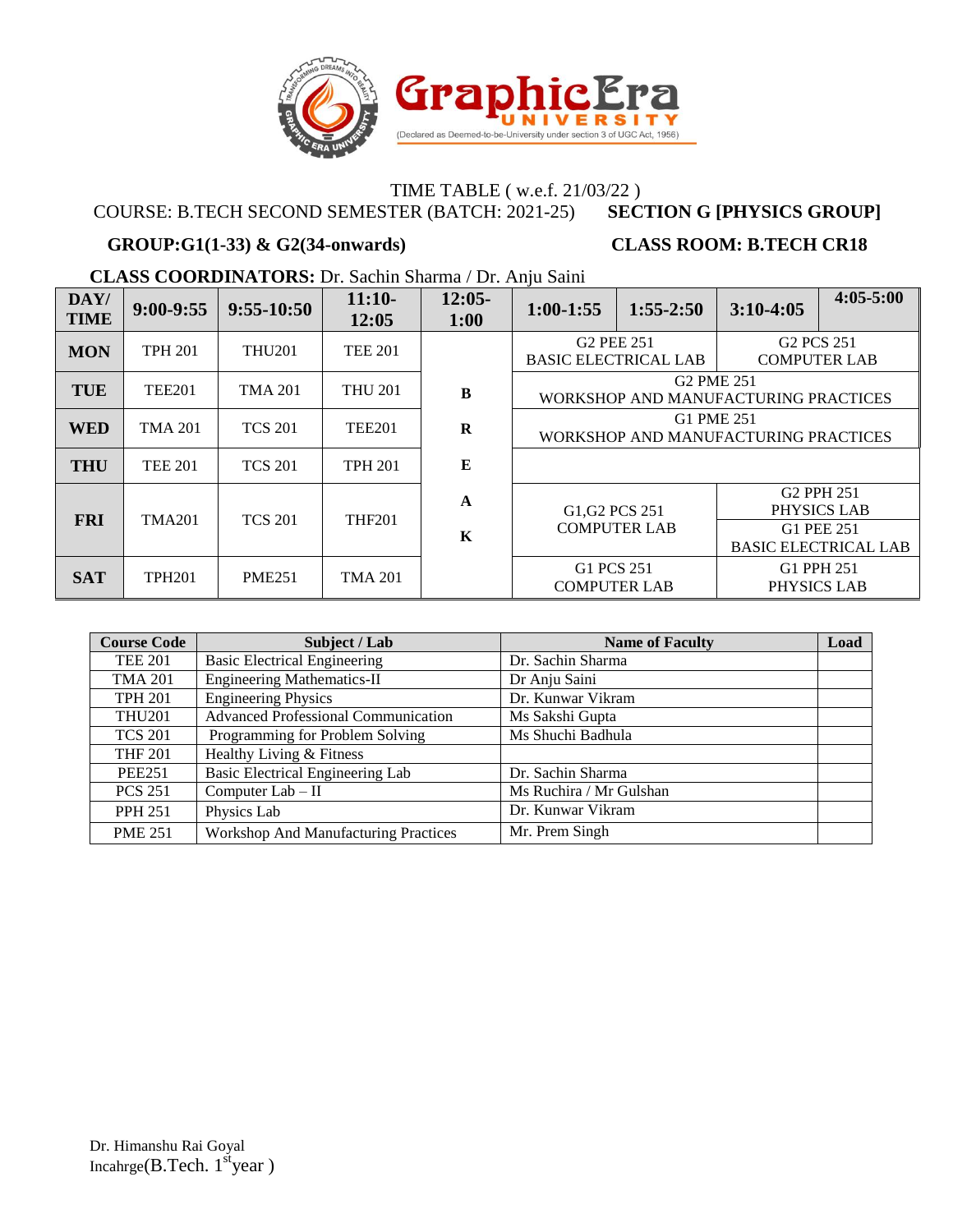

## COURSE: B.TECH SECOND SEMESTER (BATCH:2021-25) **SECTION Q [PHYSICS GROUP]**

## **GROUP:G1(1-38) & G2(39-onwards) CLASS ROOM: CIVIL CR21**

# **CLASS COORDINATORS:** Dr. Kunwar Vikrum / Mr. Rahul Keshri

| DAY/        | $9:00-$                                                                            | $9:55-10:50$                                                                       | $11:10-$                             | $12:05-1:00$                         | $1:00-1:55$                 | $1:55-2:50$    | $3:10-$        | $4:05 - 5:00$  |
|-------------|------------------------------------------------------------------------------------|------------------------------------------------------------------------------------|--------------------------------------|--------------------------------------|-----------------------------|----------------|----------------|----------------|
| <b>TIME</b> | 9:55                                                                               |                                                                                    | 12:05                                |                                      |                             |                | 4:05           |                |
| <b>MON</b>  |                                                                                    | G1 PME 251<br>WORKSHOP AND MANUFACTURING PRACTICES                                 |                                      |                                      |                             | <b>TMA 201</b> | <b>TCS201</b>  | <b>TEE 201</b> |
| <b>TUE</b>  |                                                                                    | <b>G2 PME 251</b><br>WORKSHOP AND MANUFACTURING PRACTICES                          |                                      |                                      |                             | <b>TMA 201</b> | <b>TCS201</b>  | <b>THU201</b>  |
| <b>WED</b>  |                                                                                    | G1 PEE 251<br><b>BASIC ELECTRICAL LAB</b><br>G <sub>2</sub> PPH 251<br>PHYSICS LAB | G1 G2 PCS 251<br><b>COMPUTER LAB</b> |                                      | B<br>$\bf R$<br>Е           | <b>TCS201</b>  | <b>TMA 201</b> | <b>THF201</b>  |
| <b>THU</b>  | G1 PPH 251<br>PHYSICS LAB<br>G <sub>2</sub> PEE 251<br><b>BASIC ELECTRICAL LAB</b> |                                                                                    |                                      | G1 G2 PCS 251<br><b>COMPUTER LAB</b> | $\mathbf{A}$<br>$\mathbf K$ | <b>TEE 201</b> | <b>TMA 201</b> | <b>TPH 201</b> |
| <b>FRI</b>  |                                                                                    |                                                                                    |                                      |                                      | <b>THU201</b>               | <b>TEE 201</b> | <b>TPH 201</b> |                |
| <b>SAT</b>  |                                                                                    |                                                                                    |                                      |                                      |                             | <b>TPH 201</b> | <b>PME251</b>  | <b>TEE 201</b> |

| <b>Course Code</b> | Subject / Lab                               | <b>Name of Faculty</b>        | Load |
|--------------------|---------------------------------------------|-------------------------------|------|
| <b>TEE 201</b>     | <b>Basic Electrical Engineering</b>         | Dr. M L dewal                 |      |
| <b>TMA 201</b>     | <b>Engineering Mathematics-II</b>           | Dr. Mukesh Kumar              |      |
| <b>TPH 201</b>     | <b>Engineering Physics</b>                  | Dr. F.S.Gill                  |      |
| <b>THU 201</b>     | <b>Advanced Professional Communication</b>  | Dr. Taruna                    |      |
| <b>TCS 201</b>     | Programming for Problem Solving             | Ms. Shuchi Badhula            |      |
| <b>THF 201</b>     | Healthy Living & Fitness                    |                               |      |
| <b>PEE 251</b>     | Basic Electrical Engineering Lab            | Km Charu                      |      |
| <b>PCS 251</b>     | Computer $Lab - II$                         | Ms. Ankita/Ms Vipashi         |      |
| <b>PPH 251</b>     | Physics Lab                                 | Dr. F.S.Gill / Dr. K.Vikram   |      |
| <b>PME 251</b>     | <b>Workshop And Manufacturing Practices</b> | Lecture: Dr. Rangaraj M Desai |      |
|                    |                                             | Lab: Mr. Rahul Keshri         |      |